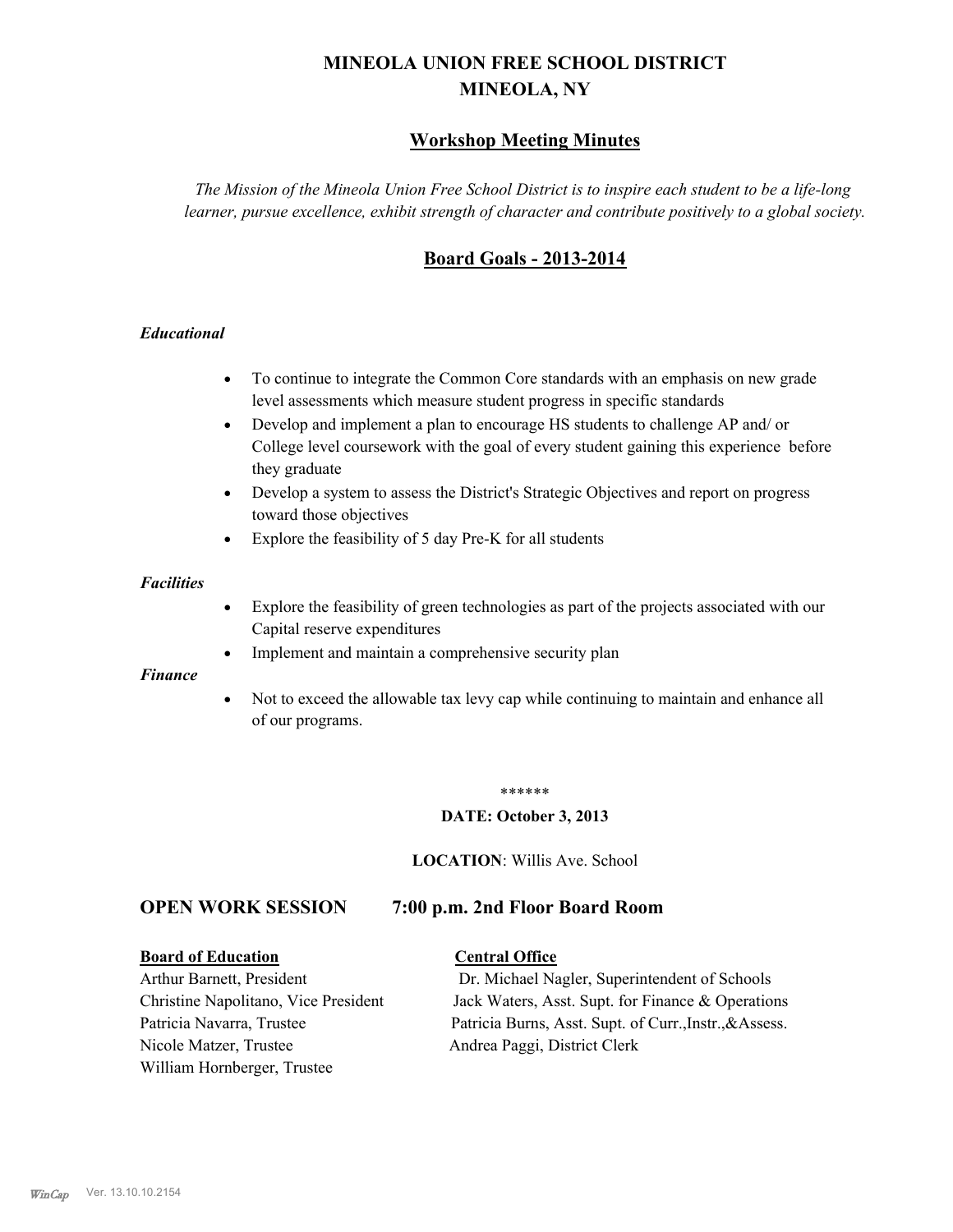### **E. Dais & Visitor Introductions**

### **F. High School Student Organization Report**

There was no Student Organization report this evening.

Mr. Barnett stated that he would like to change the order of the meeting and allow the two presentations to take place at this point of the meeting, following the presentations the meeting will return to the regular order. The Board was in agreement with this change.

The first presentation was the Mineola Marching Band. Tonight's presentation was made by three Drum Majors: Megan McCabe, Kerry Barnett and Kelly Behan. The presentation was accompanied by a slide show of the band. They thanked Dr. Nagler and the Board for their support. The girls gave a overview of the Marching Bands schedule including practice, band camp and the performances. The members of the Marching Band make a huge commitment and are very dedicated. This year's theme is "Flight to a New World" and the girls discussed how this theme is a metaphor for everyone's lives. They stated that they have all learned a great deal from participating in the Marching Band. Currently, the Band is in first place in their division for performances. It was reported that on October 19th, the Home Show will take place at Tully Park at 5:30pm and they encouraged everyone to attend. The girls thanked the Board again for their support. Dr. Nagler thanked the girls for their presentation. He encouraged everyone to attend the Home Show and stated that there is a huge amount of work that goes into making it successful. The Superintendent stated that the end of the show is his favorite part- the retreat. He stated that each group has a special salute. Dr. Nagler emphasized the commitment made by the Marching Band members, which begins in May. He added that a large number of the members are honor students. Dr. Nagler told the girls that it is very easy to support the Marching Band and wished them luck this season.

Tonight's second presentation is the "Adelphi Residency Program". The Superintendent stated that it is his strong belief that teachers need cultivation in their craft. He feels that the one thing lacking in the education of teachers is actual time in the classroom. Their actual student teaching lasts one or two semesters. Dr. Nagler approached Adelphi University with the idea of a residency program, which would include one year of daily teaching in the classroom while learning all aspects of classroom management. He stated that sometimes, we forget that these student teachers have knowledge to share especially in the area of technology. This program was mobilized late, but currently there are 17 students in the building who are committed to from a couple of hours per week to a daily schedule. Dr. Nagler introduced Dr. Fayth Vaughn-Shavio, from Adelphi to speak about this program. He also pointed out there were several other professors and three students in the audience this evening.

Dr. Vaughn-Shavio thanked Dr. Nagler for taking the initiative to bring together this true partnership between Adelphi and Mineola. She stated that Dr. Nagler came and shared his idea with the professors. People did not think it could happen for this school year because it was so late and schedules had been made. But, the professors made a commitment to make this program happen. Dr. Vaughn- Shavio thanked Pat and the professors for working together and embracing the idea. The students will be groomed in the schools for 2-3 years and learn all aspects of being a teacher. At the end of their studies, students will be "road ready". Dr. Vaughn-Schavio introduced the Adelphi professors and the students in the audience. She stated that one of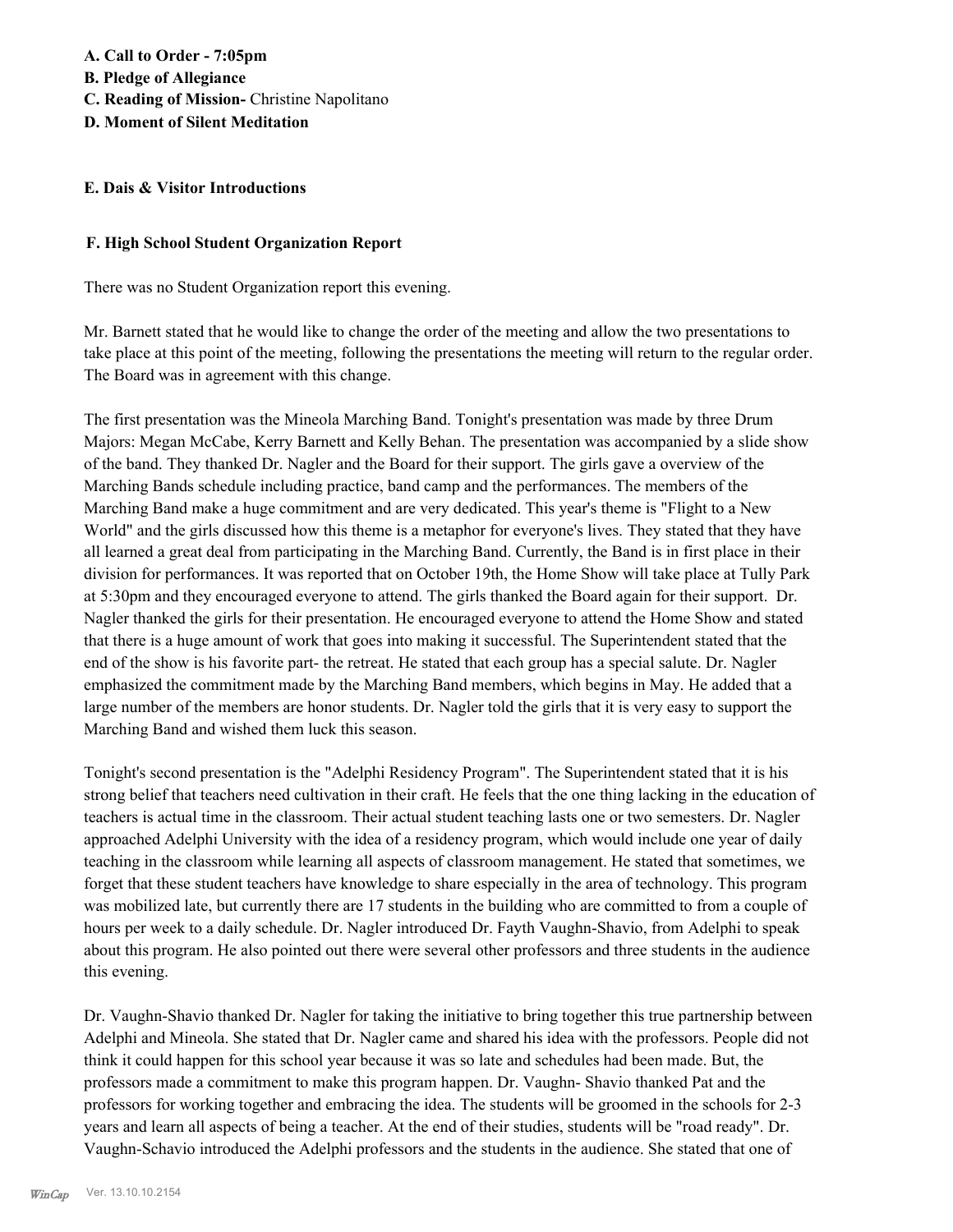the students has agreed to speak this evening about her current experience in the Residency Program. Dana McDonough is currently at the Jackson Avenue School and is in a 3rd grade co-teaching class. She stated that there are a total of 17 students from Adelphi, that will be participant observers and then student teaching. It was reported that these students have been included in all trainings for teachers and they have been made welcome by the Jackson Avenue staff. They work with a mentor teacher and she is impressed with the small group learning that takes place. Dana thanked everyone and stated that she is very excited about this partnership. Dr. Nagler thanked Dana for her presentation and asked the Board if there were any questions/comments. Ms. Napolitano asked Dana what she found to be the most surprising about this experience. Dana explained that this is her first experience in an elementary school since the time she attended. She is really beginning to understand how children learn in a classroom and all that is involved. Dana added that she also likes that the students in this program have truly been welcomed in the school. Mr. Hornberger stated that he feels that this program will truly benefit all parties. He thanked Dr. Nagler, the Adelphi professors and the students for their commitment to making this program happen. Dr. Nagler asked Dana, if a person was not sure if teaching is their true profession of choice, would this program help them decide. She stated that this program gives you a true picture of what being a teacher truly is. Dr. Nagler thanked Dana for her presentation. He stated that this experience will really bring out "true teachers" and will weed out those individuals who are not meant to be teachers. Dr. Nagler stated that he has extended the invitation to other universities to start additional partnerships.

There were no additional comments and Mr. Barnett returned to the regular meeting agenda.

## **G. BOE Reports**

#### **a. Comments from Board Trustees**

Mr. Hornberger stated that he met with the financial committee and Mr. Waters for their kick-off meeting. He felt that there was an open and honest dialogue at the meeting. The committee discussed to Board goals for the 2013/2014 school year and will be involved in the feasibility of 5 day Pre-K discussions. The next meeting of the committee will take place on October 29th and they will be discussing the audit and financial statements. Mr. Hornberger stated that due to the new budget tax levy cap, the committee will no longer be doing a budget presentation. Finally, Mr. Hornberger stated that the Board needs to fine tune their goal for the financial committee.

Ms. Matzer stated that she did not have a report this evening, but stated that she had received a copy of the letter sent to parents regarding the student use of the IPADs. She stated that she hopes this will alleviate some of their concerns. Dr. Nagler stated that the protective cases for the IPADs were delivered and the hope is to have the IPADS to the children by Monday.

Ms. Navarra stated that she was happy to see that there were 60 AP scholars at the High School. She added that many of our students leave the High School with a large number of college credits.

Ms. Napolitano stated that she attended the Hampton PTA meeting and Dr. Nagler did his first Capital Reserve presentation. She felt that the presentation was well received by parents. She stated that the Superintendent will be doing these presentations at each of the other schools during November.

#### **b. Comments from Board President**

Mr. Barnett marched in the Homecoming Parade on 9/21 and there was a lot of rain during the actual parade. Mr. Barnett stated that the expressions on people's faces, as everyone marched in the rain were priceless, but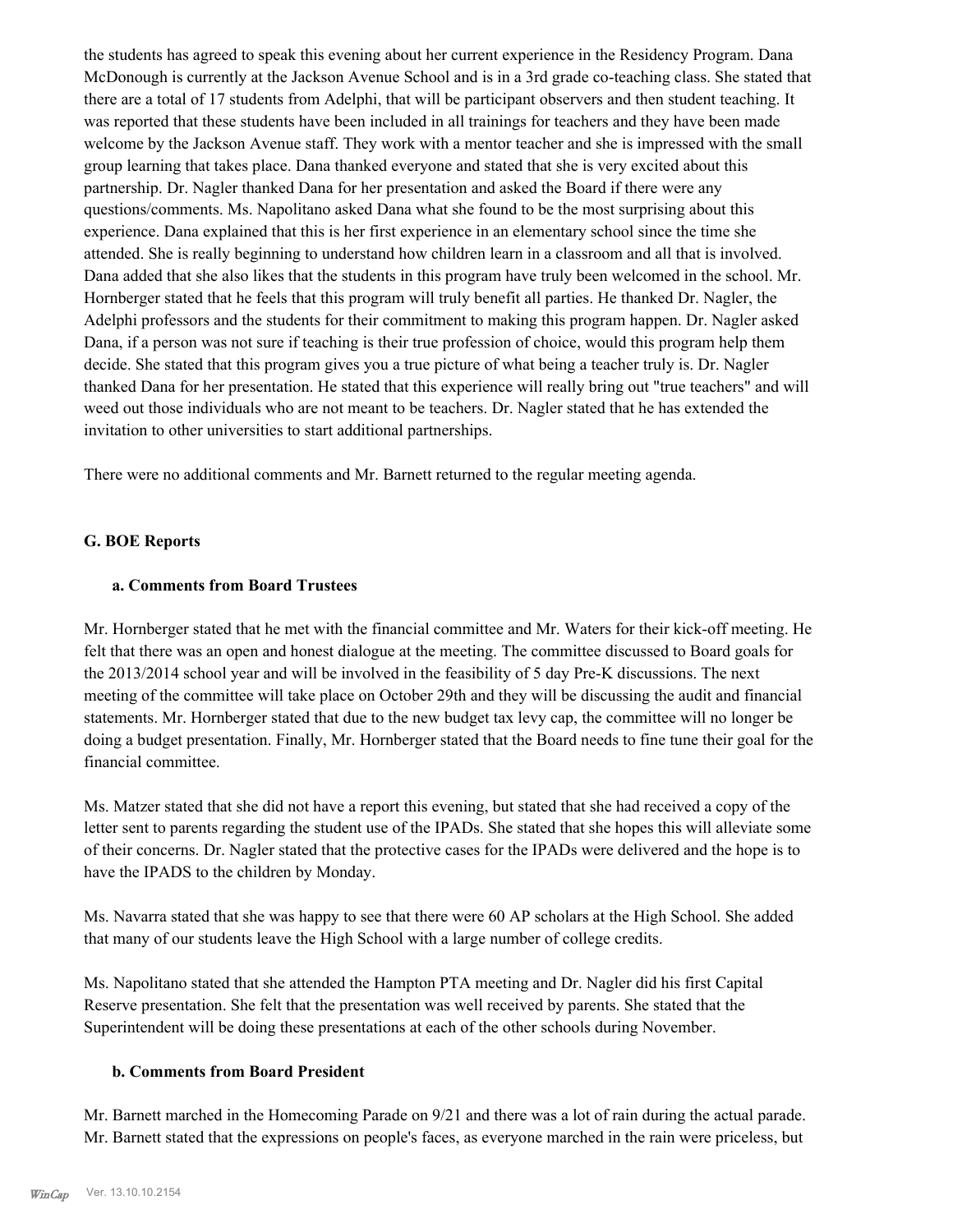it did turn into a beautiful day. He stated in late October, the Board will be attending the NYSSBA Annual Convention. He is very happy that many Board members are attending and plan to be involved in attending the many information sessions. Mr. Barnett stated feels that they will come back with a great deal of information. Mr. Barnett stated that there was a recent shooting near Roosevelt Field which impacted some surrounding schools and the Superintendent will be addressing this issue. Finally, Mr. Barnett stated that last Saturday was the Ribbon Cutting for the Meadow Drive Library which is a beautiful and cool space for the students.

### **c. Comments from Superintendent**

The Superintendent stated that he and some of the Board members attended the Middle School Welcome Back Barbecue. There was a good turn out and it went well. He also attended the Welcome Back Picnic at Meadow Drive and thanked Georgette Strobel, Renee Ryan and Dr. Fleischmann for all their hard work to make the event a success. Dr. Nagler stated that he attended the Superintendent State conference in Saratoga. The Commissioner spoke about the Common Core Standards and the State test. The Superintendent reported that he joined in on the information session with parents of students attending the CW Post gifted program. This Saturday will be the first session and 20 students from grades 3- 8 will be attending. Tomorrow, 10/4 is Friday Night Lights at Hampton, the Varsity football team will play North Shore at 7pm. Dr. Nagler stated that he will be speaking at each of the schools regarding the Capital Reserve Referendum, which will take place on November 19th. The Superintendent thanked Mr. Gaven, principal of the Middle School, for applying for the Apple Distinguished School award and stated that this is a very involved process. He added that this is a difficult award to win. Finally, Dr. Nagler stated that Sunday is the Autism Speaks Walk at Jones Beach and SEPTA invites everyone to join them.

## **H. Old Business**

Mr. Barnett asked the Board if there was any old business. Mr. Hornberger asked the Superintendent to give an update of what contracts have not yet been settled. The Superintendent stated that the Clerical and the Aides contracts have not been settled yet. He stated that a mediator has been established with the aides and there is one session left of the four that were allotted. It was stated that the sides are not yet close to settling and both sides must agree in order to settle.

Mr. Barnett asked the Superintendent to give an update on security, discuss the shooting by Roosevelt Field and clarify the difference between a "lock-out" and a "lock-down". The Superintendent stated that in a "lockout", the danger is outside the building and no one may enter or leave the building. A "lock-down" is more serious and the danger is in the building. During a "lock-down", the children are locked in their classrooms and stay quiet in a small area. Both of these are practiced in all of the schools, so that everyone involved will know what to do in case of an emergency. Dr. Nagler stated that a shooting had taken place last week in Garden City and police advised schools in the Garden City UFSD to go into lock-out. He stated that he contacted the 3rd Precinct and was advised against a lock-out, but they were asked to keep the seniors in at the high school. Dr. Nagler stated that as a precaution, recess was held indoors. Dr. Nagler added that as a result of new security measures we are in a constant lock-out. He stated if there was eminent danger, Dr. Nagler would have called parents to notify them of the situation. This event did not warrant a phone call. He added that the principal of Hampton Street School did call parents, with his approval, due to the proximity to the area of the shooting. Dr. Nagler stated that all cameras and panic buttons should be operational by next week.

There was no other old business.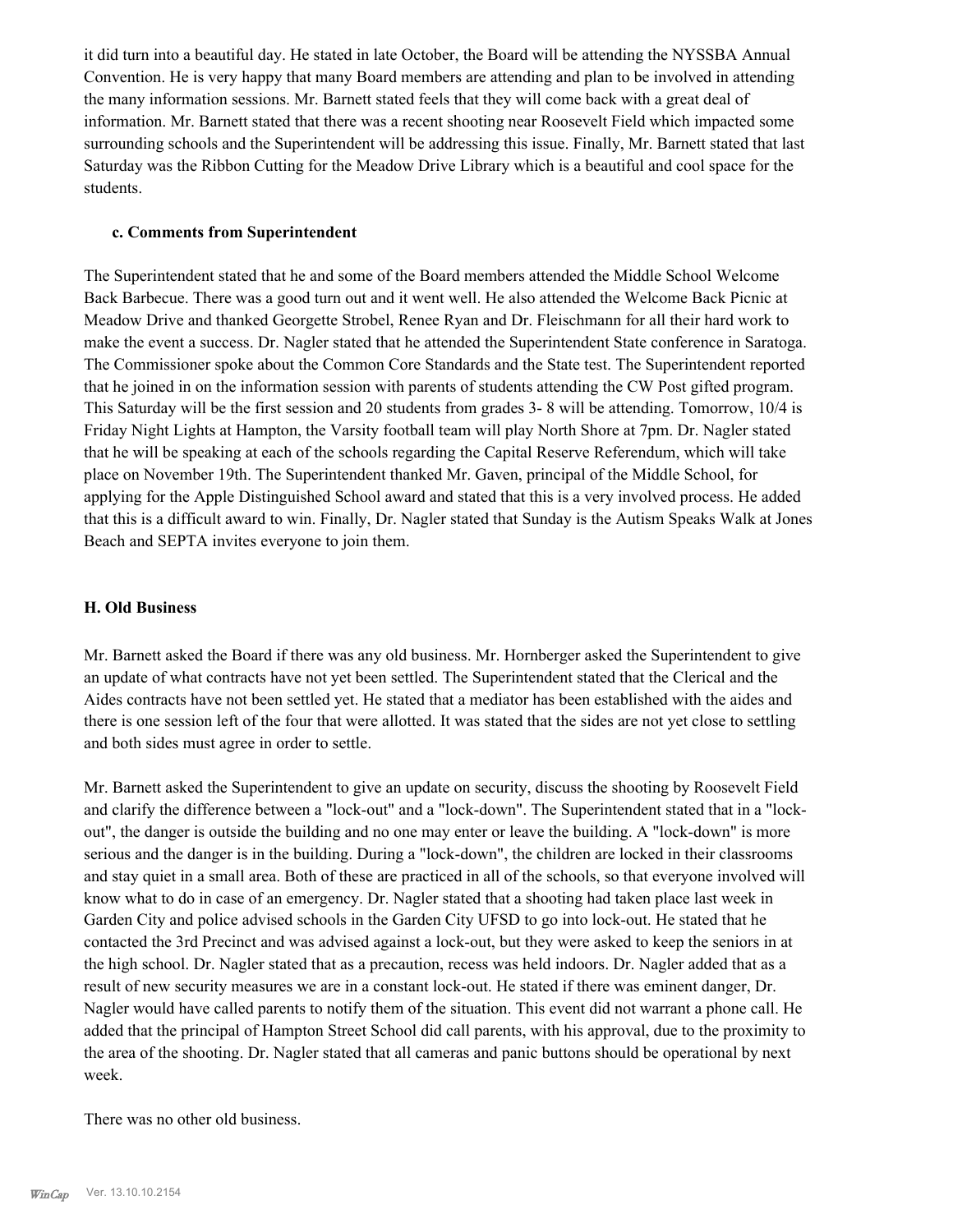## **I. New Business**

Mr. Barnett asked the Board if there was any new business this evening. Ms. Napolitano stated that there has been a great deal of information regarding the Common Core Standards in the papers and on social media and not all of it is factual or accurate. She stated that she is concerned about the amount of misinformation that parents are being given. Ms. Napolitano proposed that the District hold a Town Hall meeting to give parents an overview of the Common Core Standards. She feels that this would be a good opportunity for everyone to talk about what the standards are and are not. She also recommends involving the District Council. The Superintendent stated that he agrees with Ms. Napolitano about the amount of incorrect information which is out there. He stated that Districts have adopted the Common Core Standards, however they were not told how to implement the standards. Dr. Nagler stated that only three districts represent themselves in the State and Ms. Burns has been present since the beginning. This is the second summer developing curriculum for the Common Core Standards and teachers have been involved in the process. The District has adopted the State math curriculum. The Superintendent stated that the premise is that all students should be exposed to grade level material. He added that it is important for students to know what they don't know. Dr. Nagler stated that it is very important that we do not over stress the students. He welcomes the opportunity to discuss the standards and the curriculum with parents and feels that the kids will also benefit from this meeting. Ms. Burns stated that we try very hard to give support to staff with the new standards and feels that a town hall meeting is a good idea. Ms. Napolitano again stated that there is a great deal of misinformation. Ms. Matzer agreed and stated that people incorrectly lump the standards and the new State exams together. She stated that some people only see the results of the State Exams and not all that is going on in the schools. The Superintendent stated that parents should be asking themselves, how their child feels about school and are they learning. Mr. Barnett also stated that there are many misconceptions about what the standards really are and feels a conversation needs to take place. Ms. Matzer stated that she feels a town hall meeting is a good idea. Ms. Napolitano stated that she is just worried about what people are reading and wants the District to get ahead of this. She feels it will be helpful for parents to be able to ask questions. Ms. Navarra discussed the fact that education is really changing from when we were in school and we need to move forward. The goal of the Common Core Standards is to get students to think differently and apply their knowledge. Mr. Hornberger stated that he appreciates this conversation being brought to the table. He thanked Ms. Burns for going to Albany and actually being there to be part of the Common Core discussions. Mr. Hornberger appreciates how diligently she has worked on this process. The Superintendent added that we are starting standard based report cards as of December and he feels a town hall meeting would be helpful before these report cards are introduced. Ms. Navarra stated that she was impressed to see, on her visit to Meadow Drive, that the Standards are posted in the hallways and in the classrooms. Mr. Hornberger stated that he does not want to just focus on the exams only. He stated Mineola is broader than just a test and we should be looking at all that is going on. Mr. Barnett suggested doing an exit survey at the voting locations regarding the standards, in order to target question points for the town hall meeting.

There was no additional new business, so the Board moved on to the new business agenda item.

## **Memorandum of Agreement**

**RESOLUTION #22- BE IT RESOLVED**, that the Board of Education of the Mineola Union Free School District hereby authorizes and approves the memorandum of agreement between the Board of Education and the Association of Mineola School Administrators, dated September 27, 2013; and

**BE IT FURTHER RESOLVED**, that the Board of Education hereby authorizes the Superintendent of Schools to incorporate said memorandum of agreement into the parties' more formal written agreement for the period July 1, 2011 through June 30, 2016.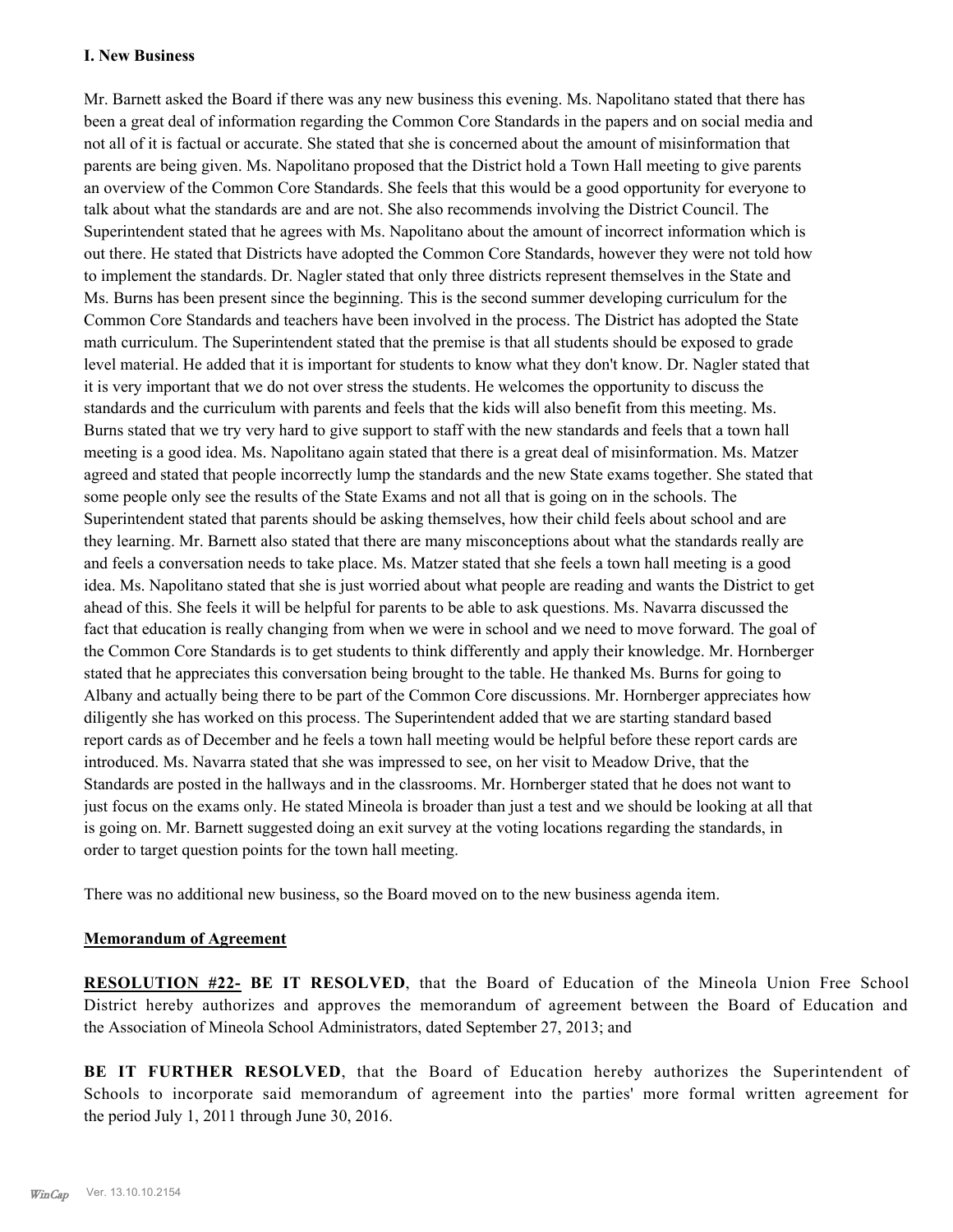**Motion:** Patricia Navarra **Second:** William Hornberger

Discussion: The Superintendent stated that this document clarifies some of the language of the original memorandum of agreement signed on February 8, 2013. There was no further discussion.

| <b>Yes:</b> | William Hornberger    | No: | None |
|-------------|-----------------------|-----|------|
|             | Nicole Matzer         |     |      |
|             | Patricia Navarra      |     |      |
|             | Christine Napolitano  |     |      |
|             | <b>Arthur Barnett</b> |     |      |

**Passed:** Yes

#### **J. Consensus Agenda**

**RESOLUTION # 23-BE IT RESOLVED** that the Board of Education approves the consensus agenda items J.1.a. through J.4.a.1., as presented.

| <b>Motion:</b> | Nicole Matzer      |
|----------------|--------------------|
| Second:        | William Hornberger |

Discussion: the Superintendent stated that he needed to amend item 4.1.a. for the date of return to be 10/8/13 not 10/8/14 as written. A motion was made by William Hornberger to amend item J.4.1.a and was second by Christine Napolitano. The Board was polled and all were in favor. The motion passed and the item was amended. Mr. Barnett asked the Board if there was any discussion on the amended consensus agenda. There was no discussion and the District Clerk polled the Board.

| Yes: | William Hornberger    | No: | None |
|------|-----------------------|-----|------|
|      | Nicole Matzer         |     |      |
|      | Patricia Navarra      |     |      |
|      | Christine Napolitano  |     |      |
|      | <b>Arthur Barnett</b> |     |      |

**Passed:** Yes

## 1. **Accepting of Minutes**

That the Board of Education accepts the minutes of August 29, 2013 Workshop Meeting and September 19, 2013 Business Meeting as presented. a.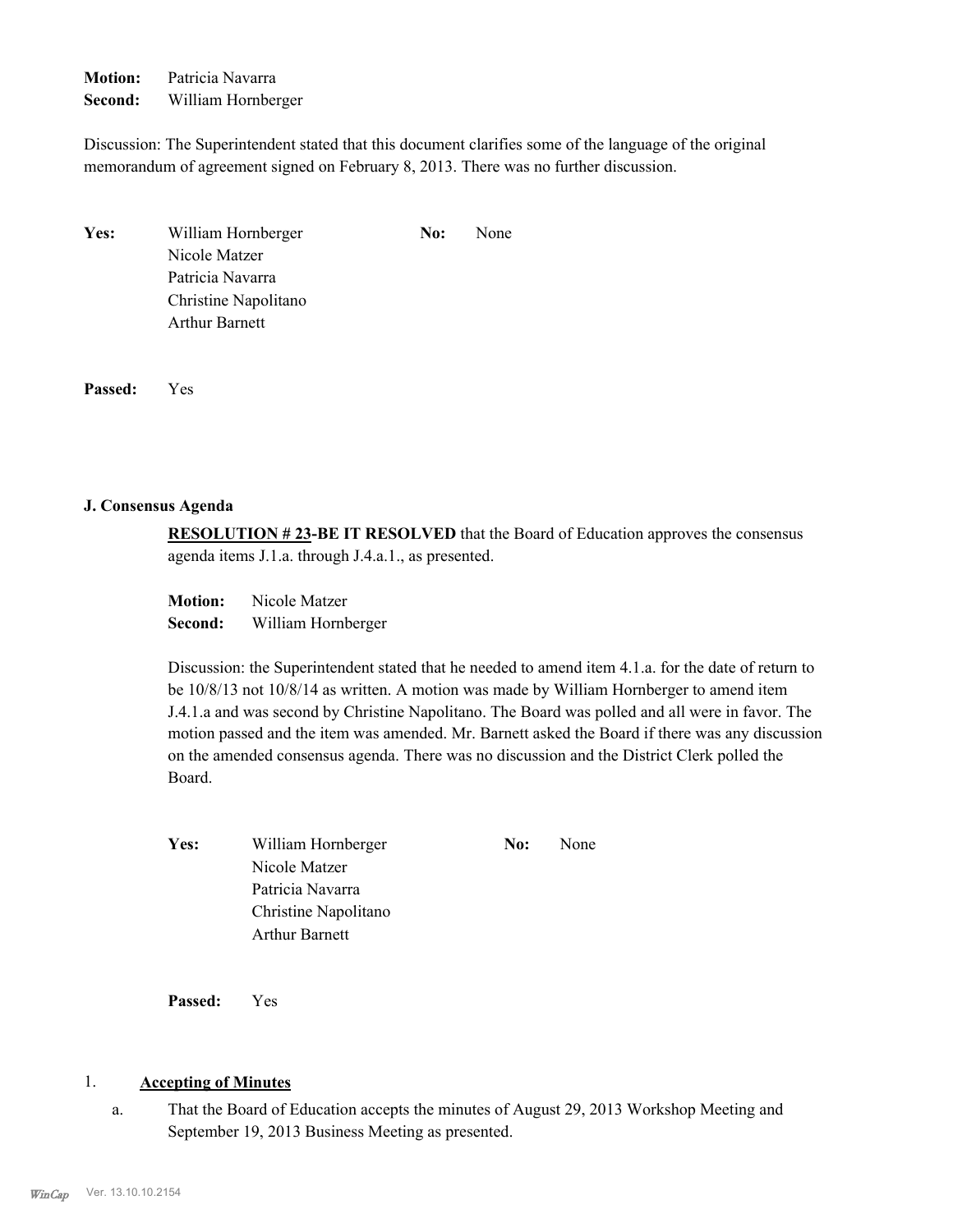# 2. **Instruction**

- a. Appointments Instruction
- That the Board of Education approves the recommendation of the Superintendent to increase the appointment of Heather Hazen, from a .5 Reading Teacher to a .6 Reading Teacher at Mineola High School, effective September 17, 2013 with a salary of .6 of MA+30, Step 9, \$97,059 equaling \$58,235. 1.
- Appointment(S) Sub Teacher per diem b.

The Board of Education accepts the following individual(s) as Per Diem Substitute Teacher(s) for the current school year, at a daily rate of \$100.00 per day; and retirees at a daily rate of \$125.00 per day.:

| EMPLOYEE NAME      | <b>EMPLOYEE CERTIFICATION</b> |
|--------------------|-------------------------------|
| Nicholas A. Tonini | Physical Ed                   |

- 
- 

2. Bruce R. Velazquez Childhood Ed (1-6) & Bilingual Ed Ext 3. Matthew C. Miller Childhood Ed (1-6)

Appointment(s) Club/Stipends c.

> That the Board of Education approves the following Club/stipend recommendations for the current school year:

| <b>POSITION</b>         | EMPLOYEE NAME      | <b>STIPEND</b> |
|-------------------------|--------------------|----------------|
| Art Club Advisor        | Jeanine S. Gallina | \$854.00       |
| Book Club               | Judith Shaughnessy | \$854.00       |
| Student Council Advisor | Jeanine Gallina    | \$1,427.00     |

# 3. **Instruction: Contracted**

a. That the Board of Education approves an agreement between the Mineola UFSD and Maria Dove, consultant to work with the ESL Teachers for the 2013-2014 school year.

# 4. **Civil Service**

- a. Leave(s) of Absence
- That the Board of Education approve a paid Medical Leave of Absence to Patricia Carlo Castaldo, 12 month Bus Driver, effective September 25, 2013 through October 8, 2013, due to surgery. 1.

## **K. Superintendent's Report**

# Superintendent of Schools' Reports for 10/3/13 Presentations:

1. Adelphi Residency Program

This presentation took place at the beginning of the meeting.

## Superintendent Comments

There were no additional comments by the Superintendent this evening.